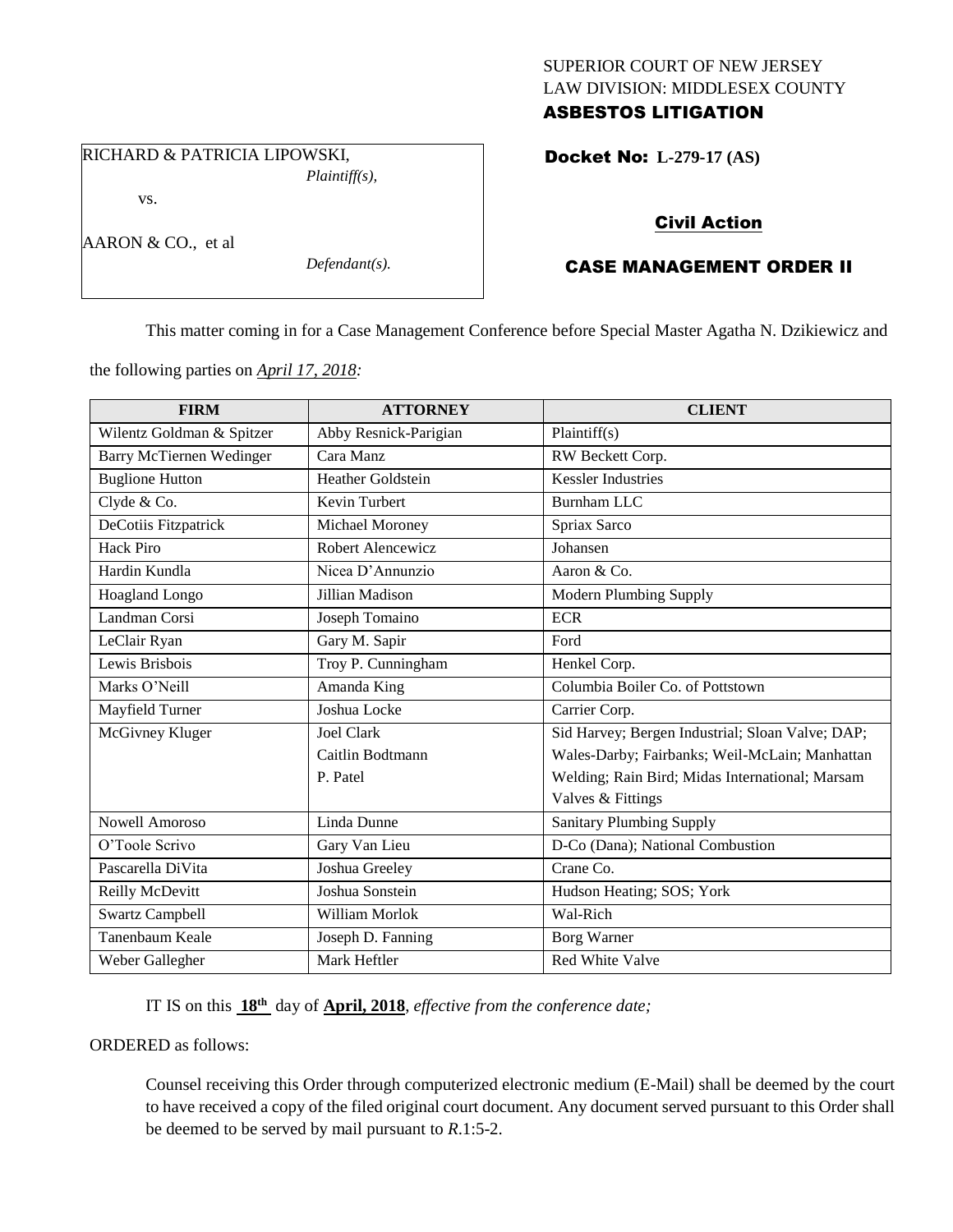## **DISCOVERY**

- June 5, 2018 Plaintiff depositions shall be concluded by this date. Plaintiff's counsel shall contact the Special Master within one week of this deadline if plaintiff depositions are not completed by this date.
- June 5, 2018 Fact discovery, including depositions, shall be completed by this date. Plaintiff's counsel shall contact the Special Master within one week of this deadline if all fact discovery is not completed.

#### **EARLY SETTLEMENT**

July 31, 2018 Settlement demands shall be served on all counsel and the Special Master by this date.

### **SUMMARY JUDGMENT MOTION PRACTICE**

| June 8, 2018  | Plaintiff's counsel shall advise, in writing, of intent not to oppose motions by this date. |
|---------------|---------------------------------------------------------------------------------------------|
| June 22, 2018 | Summary judgment motions shall be filed no later than this date.                            |
| July 20, 2018 | Last return date for summary judgment motions.                                              |

#### **MEDICAL DEFENSE**

October 15, 2018 Defendants shall identify its medical experts and serve medical reports, if any, by this date. In addition, defendants shall notify plaintiff's counsel (as well as all counsel of record) of a joinder in an expert medical defense by this date.

### **LIABILITY EXPERT REPORTS**

- August 31, 2018 Plaintiff shall identify its liability experts and serve liability expert reports or a certified expert statement by this date or waive any opportunity to rely on liability expert testimony.
- October 15, 2018 Defendants shall identify its liability experts and serve liability expert reports, if any, by this date or waive any opportunity to rely on liability expert testimony.

### **EXPERT DEPOSITIONS**

November 9, 2018 Expert depositions shall be completed by this date. To the extent that plaintiff and defendant generic experts have been deposed before, the parties seeking that deposition in this case must file an application before the Special Master and demonstrate the necessity for that deposition. To the extent possible, documents requested in a deposition notice directed to an expert shall be produced three days in advance of the expert deposition. The expert shall not be required to produce documents that are readily accessible in the public domain.

#### **PRE-TRIAL AND TRIAL**

- July 17, 2018 The settlement conference previously scheduled on this date is **cancelled**.
- October 30, 2018 @ 10:00am Settlement conference. All defense counsel shall appear with authority to negotiate settlement and have a representative authorized to negotiate settlement available by

 $\_$  ,  $\_$  ,  $\_$  ,  $\_$  ,  $\_$  ,  $\_$  ,  $\_$  ,  $\_$  ,  $\_$  ,  $\_$  ,  $\_$  ,  $\_$  ,  $\_$  ,  $\_$  ,  $\_$  ,  $\_$  ,  $\_$  ,  $\_$  ,  $\_$  ,  $\_$  ,  $\_$  ,  $\_$  ,  $\_$  ,  $\_$  ,  $\_$  ,  $\_$  ,  $\_$  ,  $\_$  ,  $\_$  ,  $\_$  ,  $\_$  ,  $\_$  ,  $\_$  ,  $\_$  ,  $\_$  ,  $\_$  ,  $\_$  ,